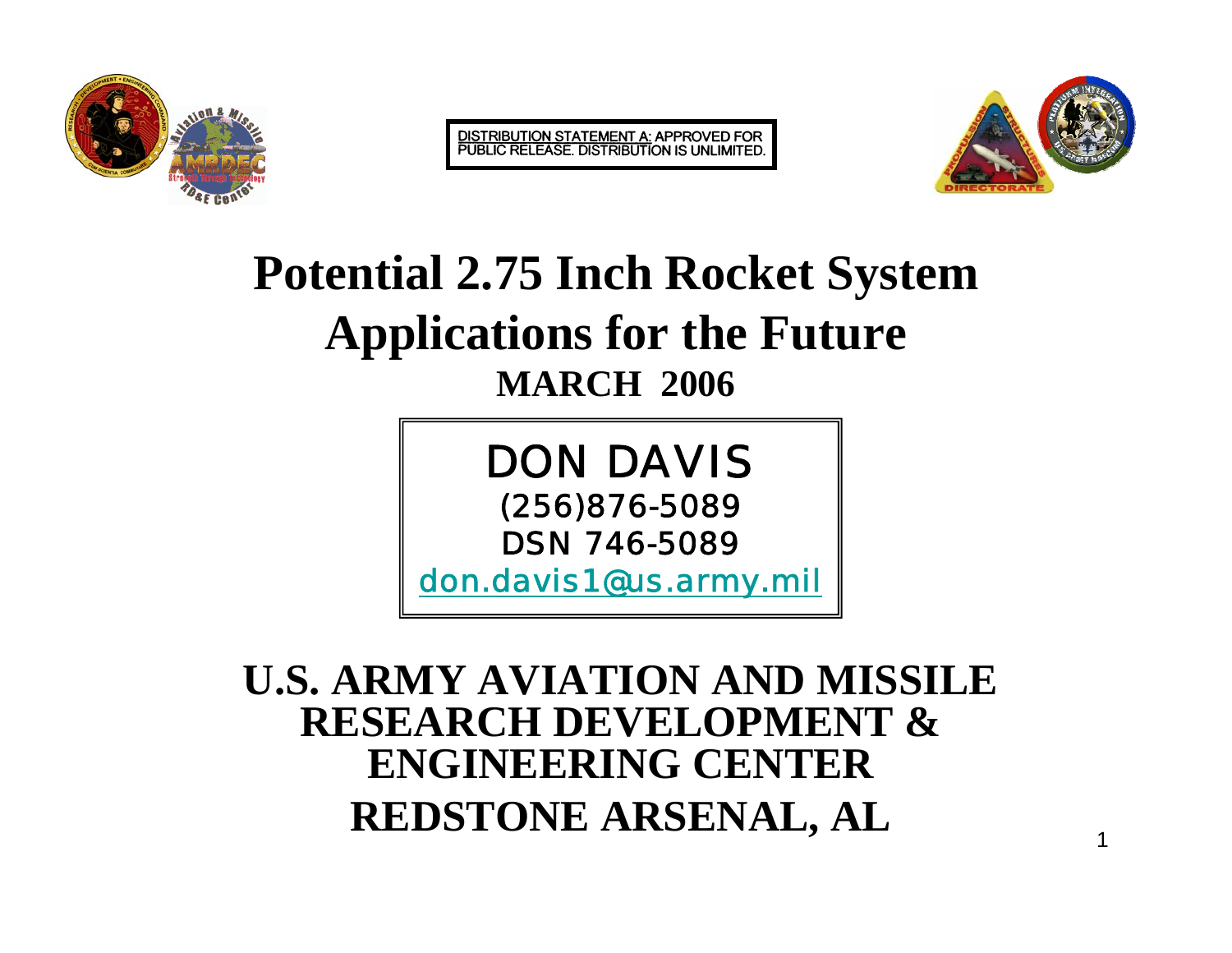





- **WE WILL PRESENT TECHNOLOGY POSSIBILITIES: WE WILL NOT PRESENT PROGRAM PLANS!**
- **WE ARE INTERESTED IN LAUNCHER RELATED IDEAS THAT YOU MAY HAVE**
	- **NOTHING SAID HERE IS TO BE TAKEN AS A FORMAL SOLICITATION BY THE GOVERNMENT**
- **I AM NEITHER A MISSILE MAN NOR A ROCKET SCIENTIST:**

– **I AM A LAUNCHER ENGINEER!**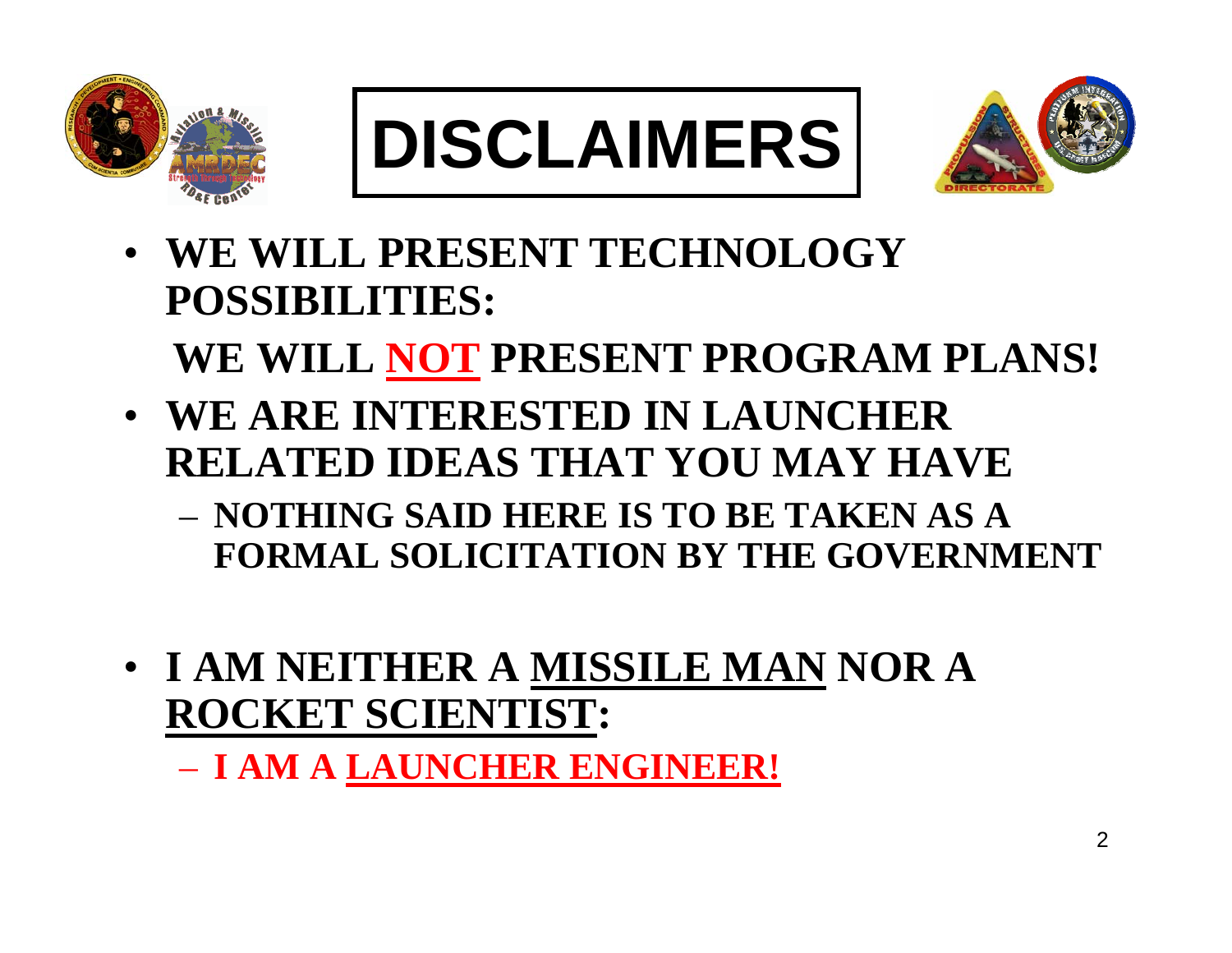





- **PURPOSE OF PRESENTATION**
- **BRIEF HISTORY**
- **DEFINE** 
	- **DIGITAL & SMART LAUNCHERS**
	- **SMART ROCKET**
	- **SMALL DIAMETER MISSILES**
- **SMART LAUNCHER FEATURES**
- **POTENTIAL FUTURE TRENDS**
	- **POTENTIAL GUIDANCE SCHEMES**
	- **POSSIBLE APPLICATIONS**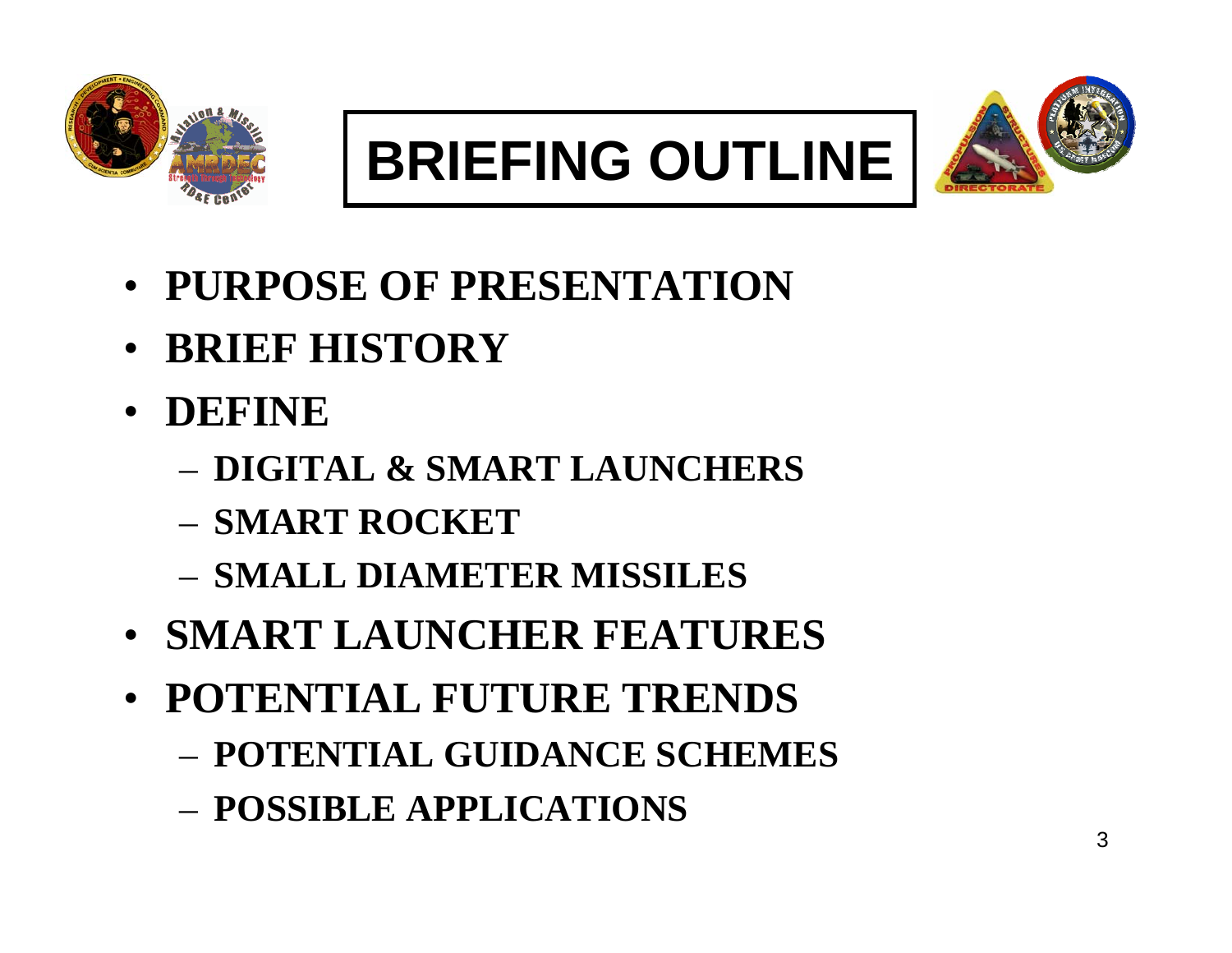





- **PRESENT IDEAS OF WHAT CAN BE DONE WITH A 2.75" SMART MUNITIONS LAUNCHER**
- **STIMULATE THINKING ABOUT WHAT ROLE SMART ROCKETS WILL HAVE ONCE A SMART LAUNCHER IS AVAILABLE**
	- **THE LAUNCHER IS THE CURRENT LIMITER & THE FUTURE ENABLER**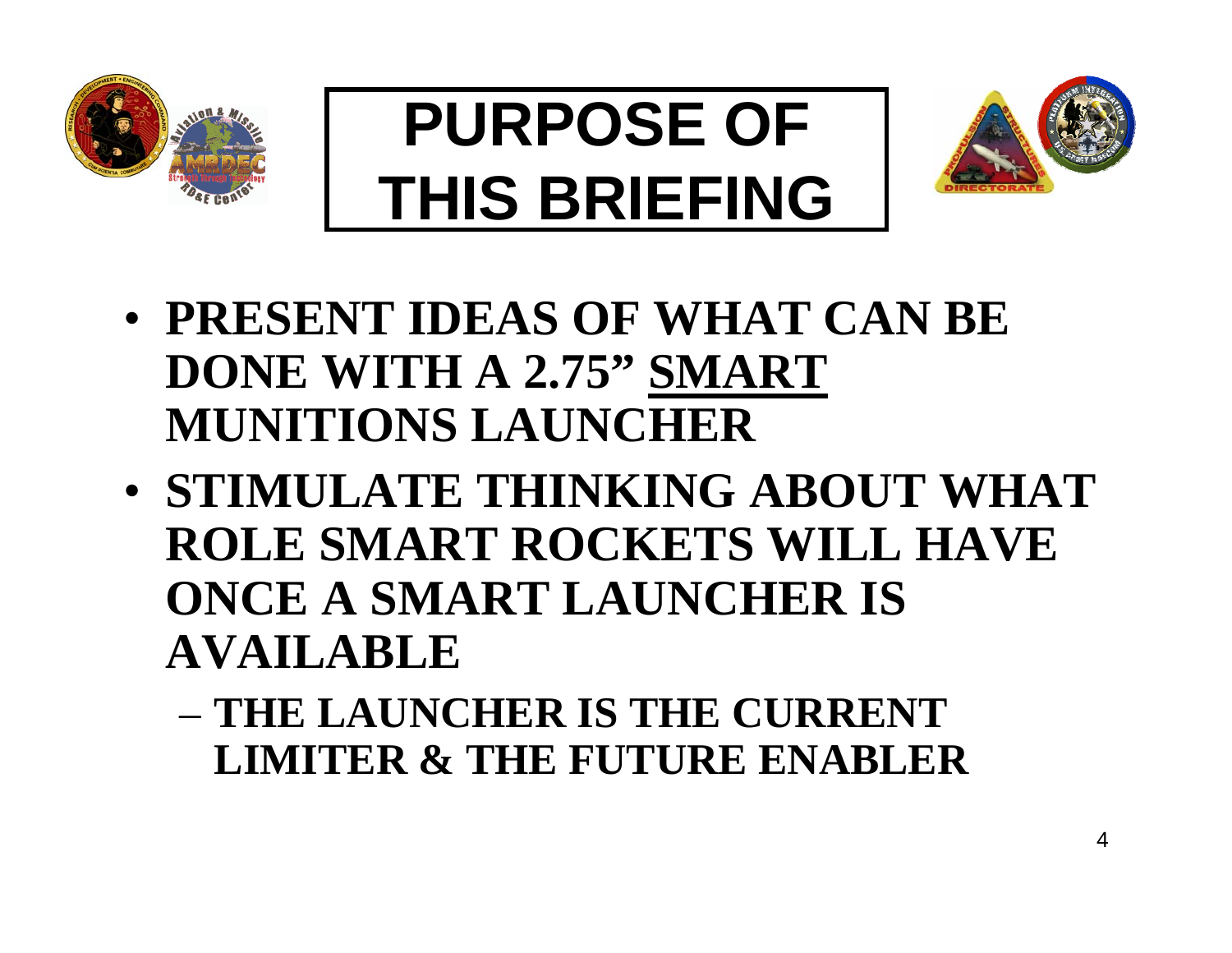

### **THOUGHT CALIBRATION**





#### **THESE GUYS NEED & DESERVE OUR HELP!**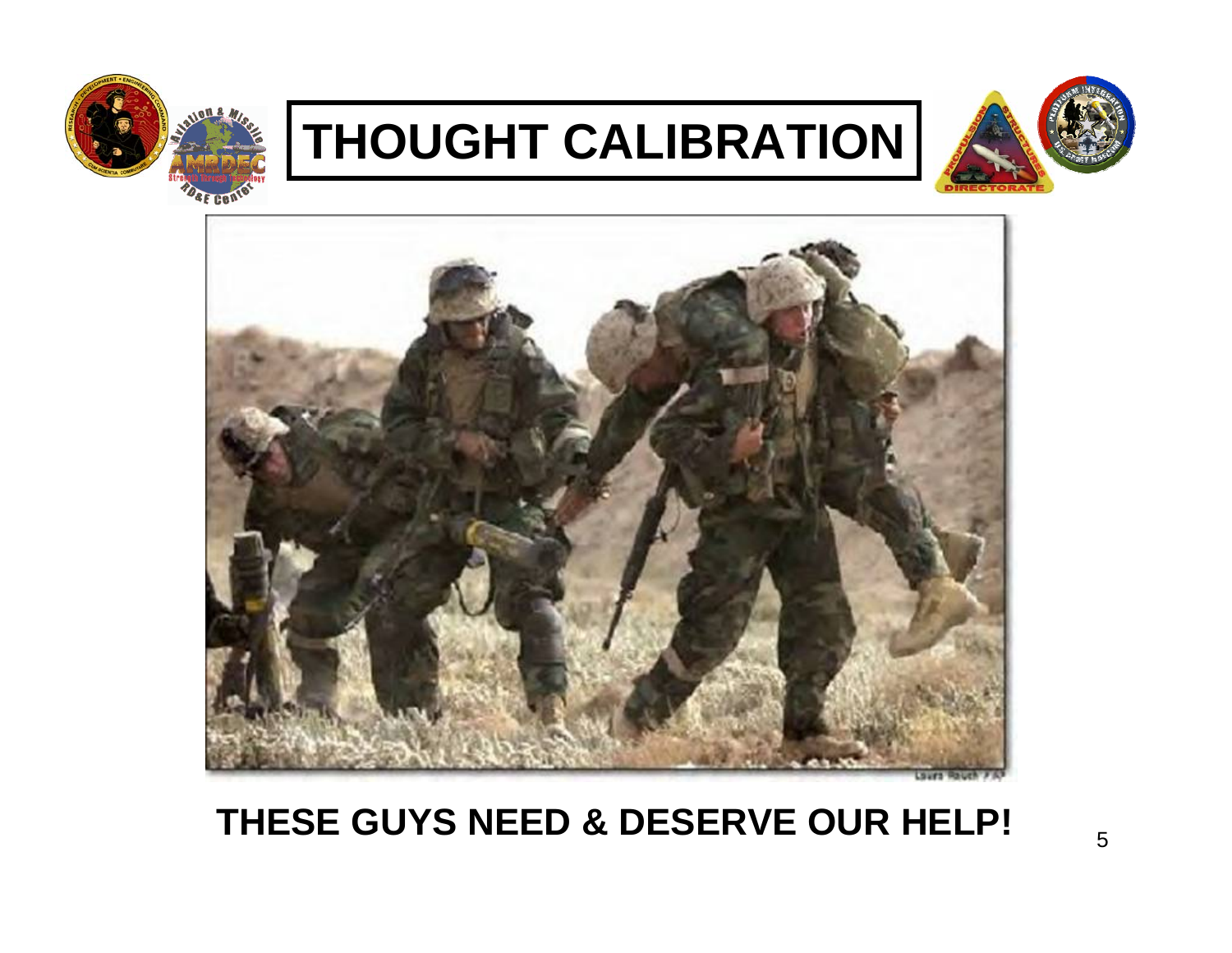

#### **HISTORY OF 2.75" ROCKETS**



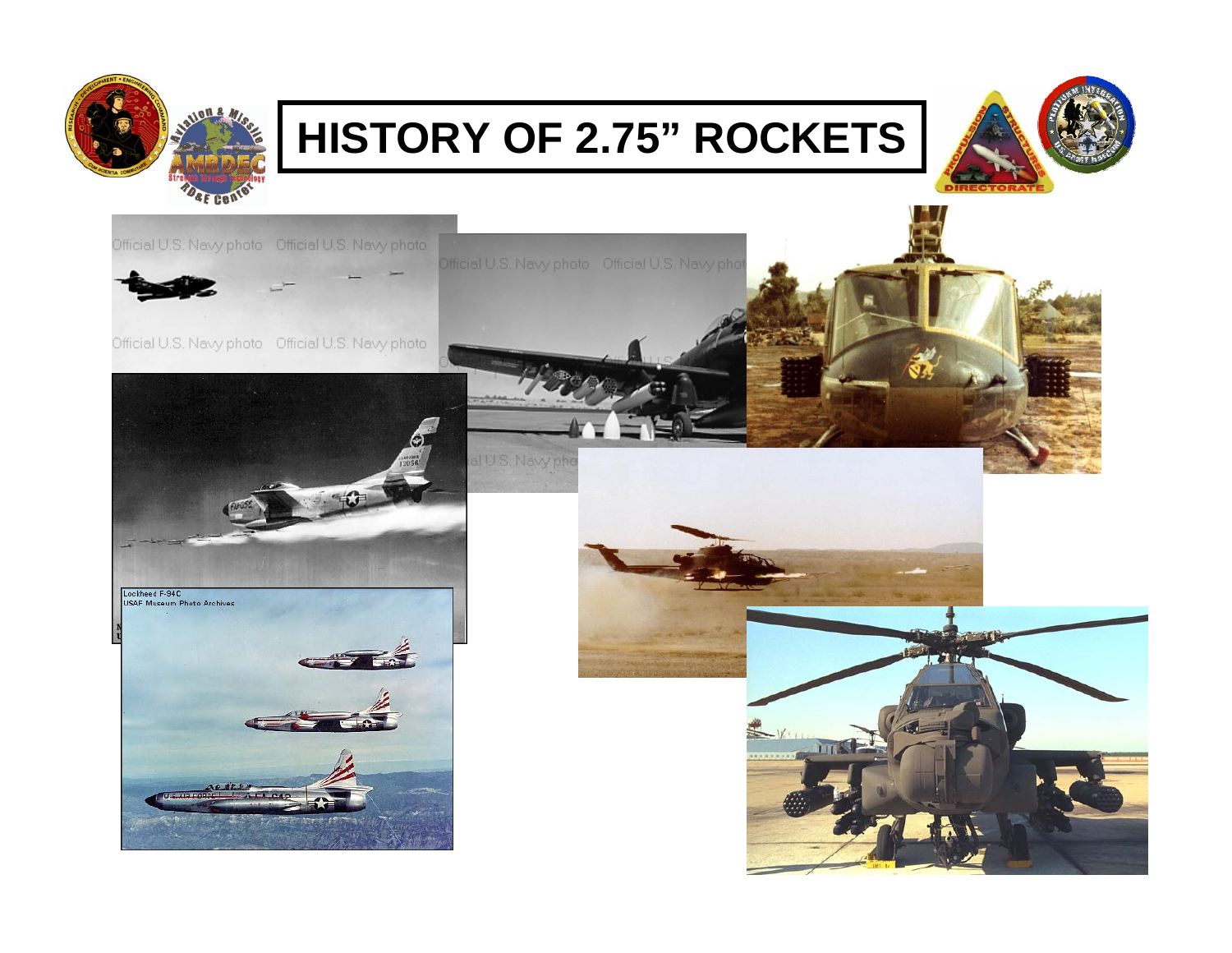

#### **HISTORY OF 2.75" LAUNCHERS**













![](_page_6_Picture_8.jpeg)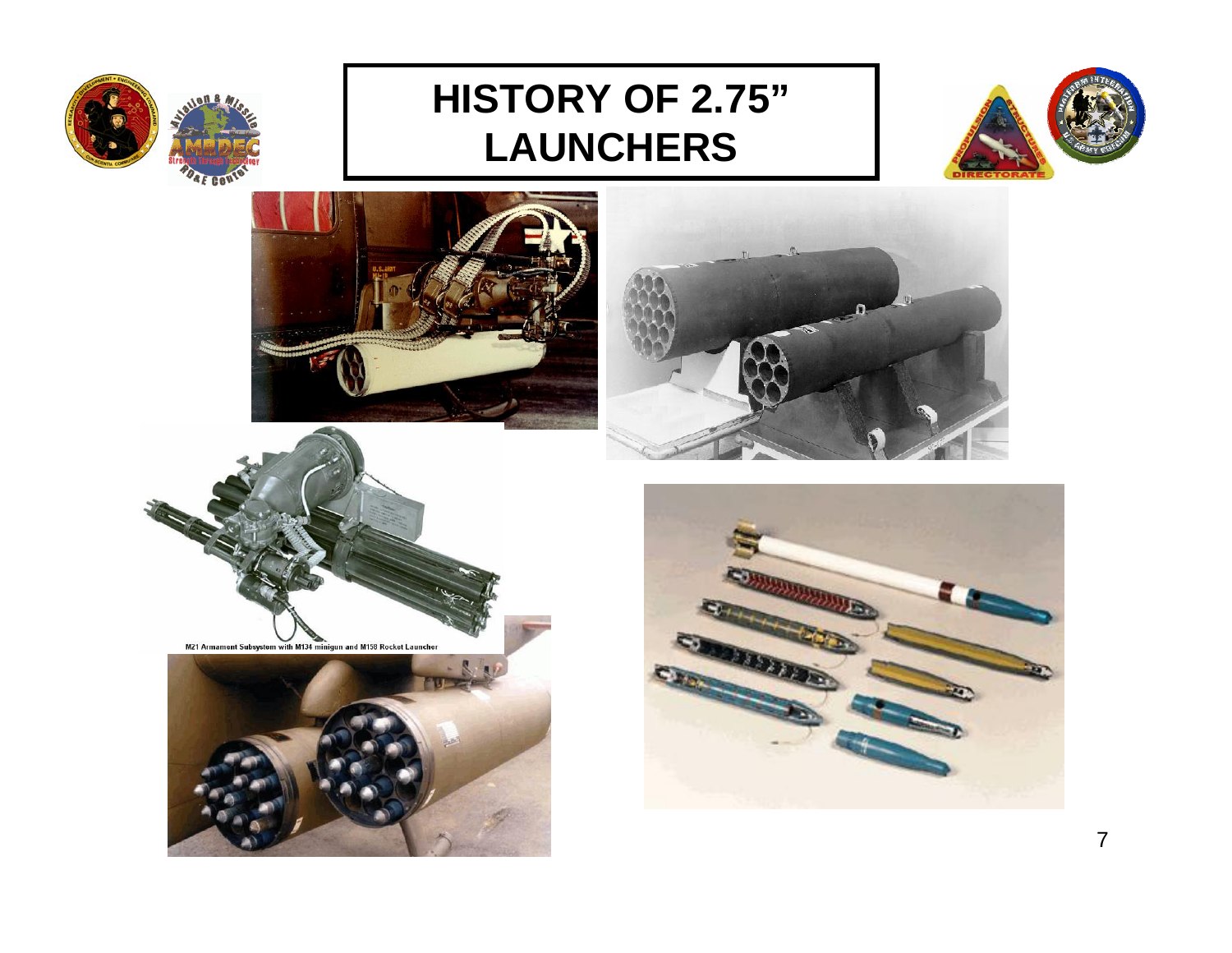![](_page_7_Picture_0.jpeg)

![](_page_7_Picture_1.jpeg)

![](_page_7_Picture_2.jpeg)

- **DIGITAL ROCKET LAUNCHER**
	- **MIL-STD-1760 COMPATIBLE LAUNCHER WITH INTERNAL ELECTRONICS PERFORM THE FIRING AND FUZING FUNCTIONS OF THE RMS**
- **SMART ROCKET LAUNCHER**
	- **A DIGITAL LAUNCHER WITH ADDED CAPABILITIES TO:**
		- **AUTOMATICALLY DETERMINE ROCKET TYPE AND LOCATION**
		- **PROVIDE PRE-LAUNCH POWER AND COMMUNICATIONS WITH SMART MUNITIONS**
			- **LASER CODES**
			- **BIT**
			- **PRE-LAUNCH NAVIGATION DATA**
			- **VIDEO**
		- **COMPLY WITH ADDITION LAUNCHER REQUIREMENTS**
			- **INSENSITIVE MUNITIONS COMPATIBILITY**
			- **BORESIGHT PROVISIONS**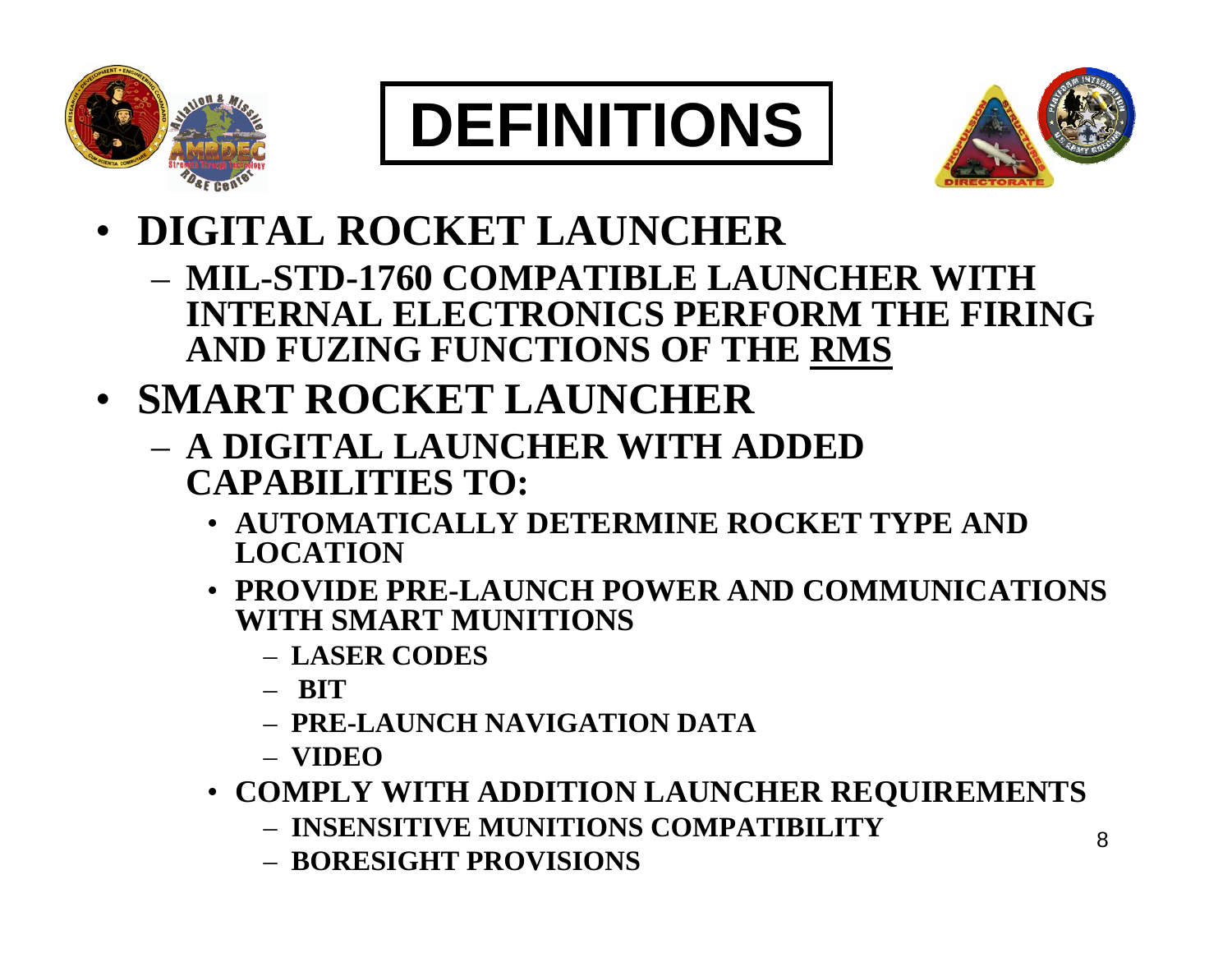![](_page_8_Picture_0.jpeg)

# **DEFINITIONS CONTINUED**

![](_page_8_Picture_2.jpeg)

- **SMART ROCKET**
	- **A ROCKET WITH A "STRAP-ON" SENSOR AND GUIDANCE PACKAGE**
	- **IT MAY HAVE A TAILORED MOTOR AND/OR WARHEAD**
	- **FIRE SIGNAL IS GENERATED BY THE LAUNCH PLATFORM**
- **MISSILE**
	- **AN INTEGRATED MUNITION, THAT POWERS UP THE GUIDANCE PRIOR TO LAUNCH AND GENERATES ITS OWN FIRING SIGNAL WHEN INTERNAL LAUNCH CONSTRAINTS AND RELEASE CONSENTS ARE MET**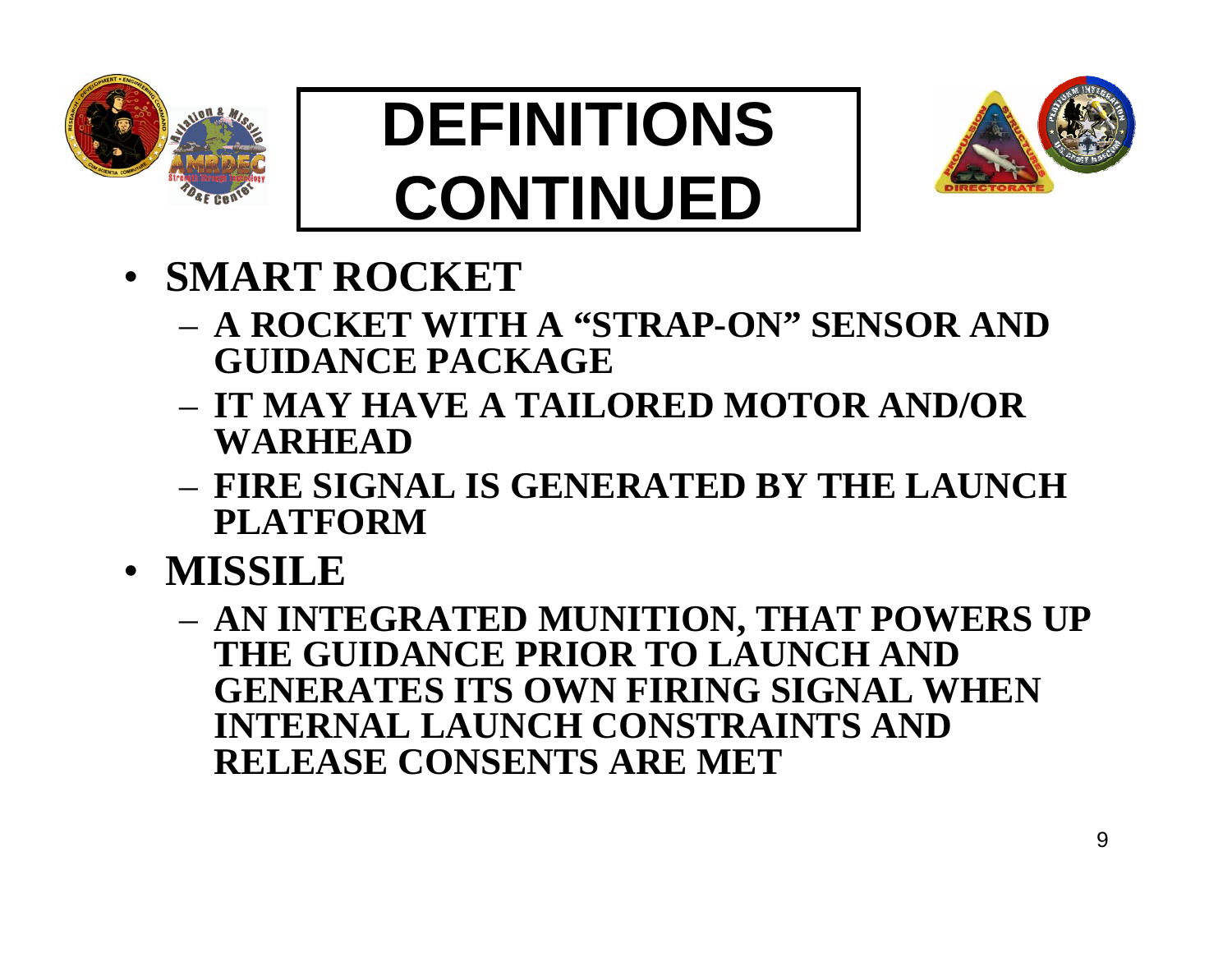![](_page_9_Picture_0.jpeg)

![](_page_9_Picture_1.jpeg)

![](_page_9_Picture_2.jpeg)

- **ROCKETS PROVIDE FIRE POWER, ON CALL, TO SUPPORT THE GROUND FORCES**
- **UNGUIDED ROCKETS PROVIDE VOLUME FIRES FOR AREA ENGAGEMENTS**
- **SMART ROCKETS WILL PROVIDE FOR PRECISION ENGAGEMENT**
	- **MORE STOWED KILLS**
	- **BETTER MATCH FOR TARGET SET**
	- **REDUCED COLLATERAL DAMAGE**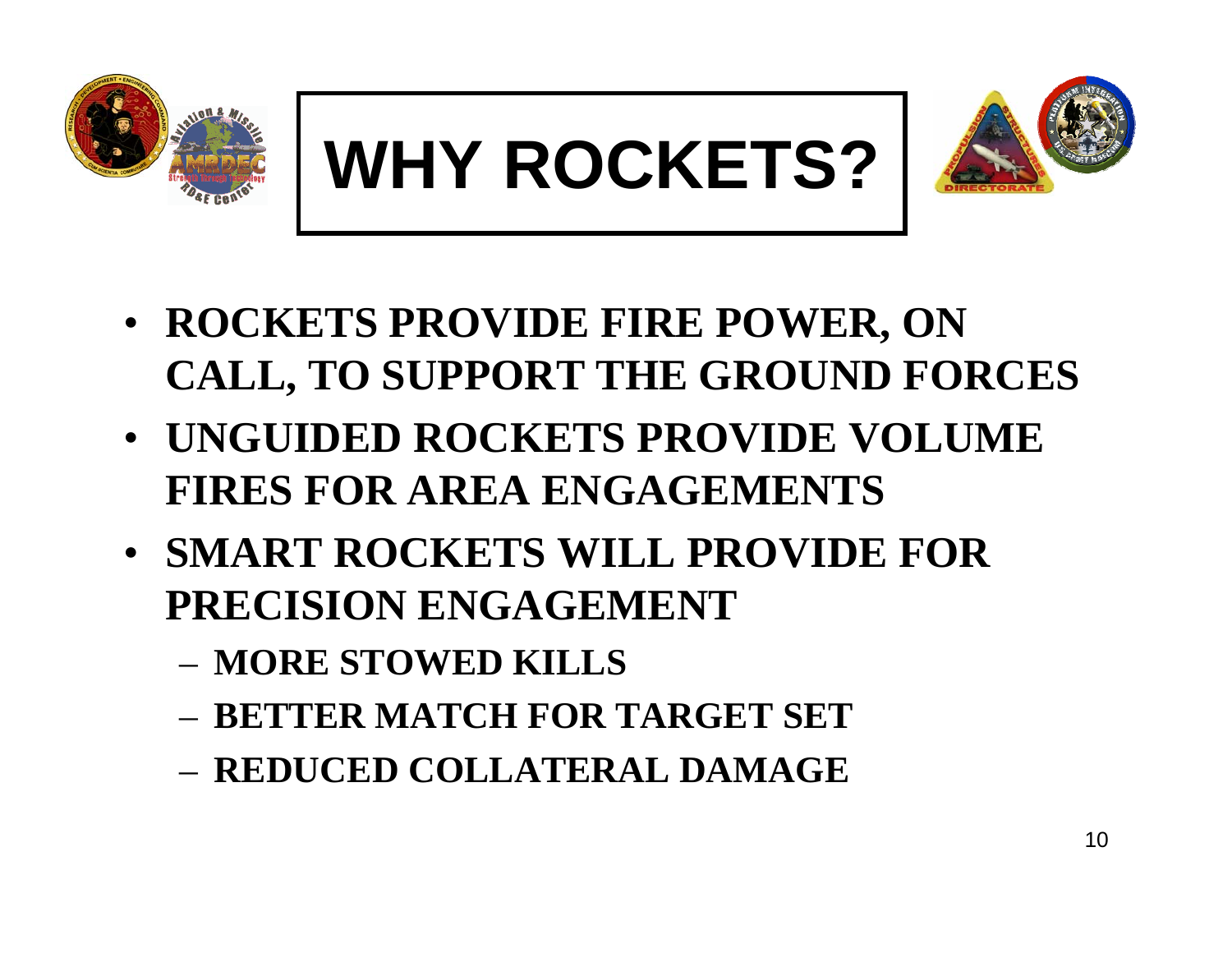![](_page_10_Picture_0.jpeg)

## **WHY SMART ROCKET LAUNCHER?**

![](_page_10_Picture_2.jpeg)

- **SMART ROCKET LAUNCHER WILL BE THE KEY ENABLER FOR EMERGING SMART ROCKET TECHNOLOGY**
- **SMART ROCKETS NEED SMART LAUNCHERS TO:**
	- **PRE-FIRING POWER TO "WAKE UP"**
	- **ENGAGEMENT DATA INPUT PRIOR TO LAUNCH**
	- **SEEKER SIGNALS OUTPUT PRIOR TO LAUNCH**
	- **GENERAL CARE AND FEEDING**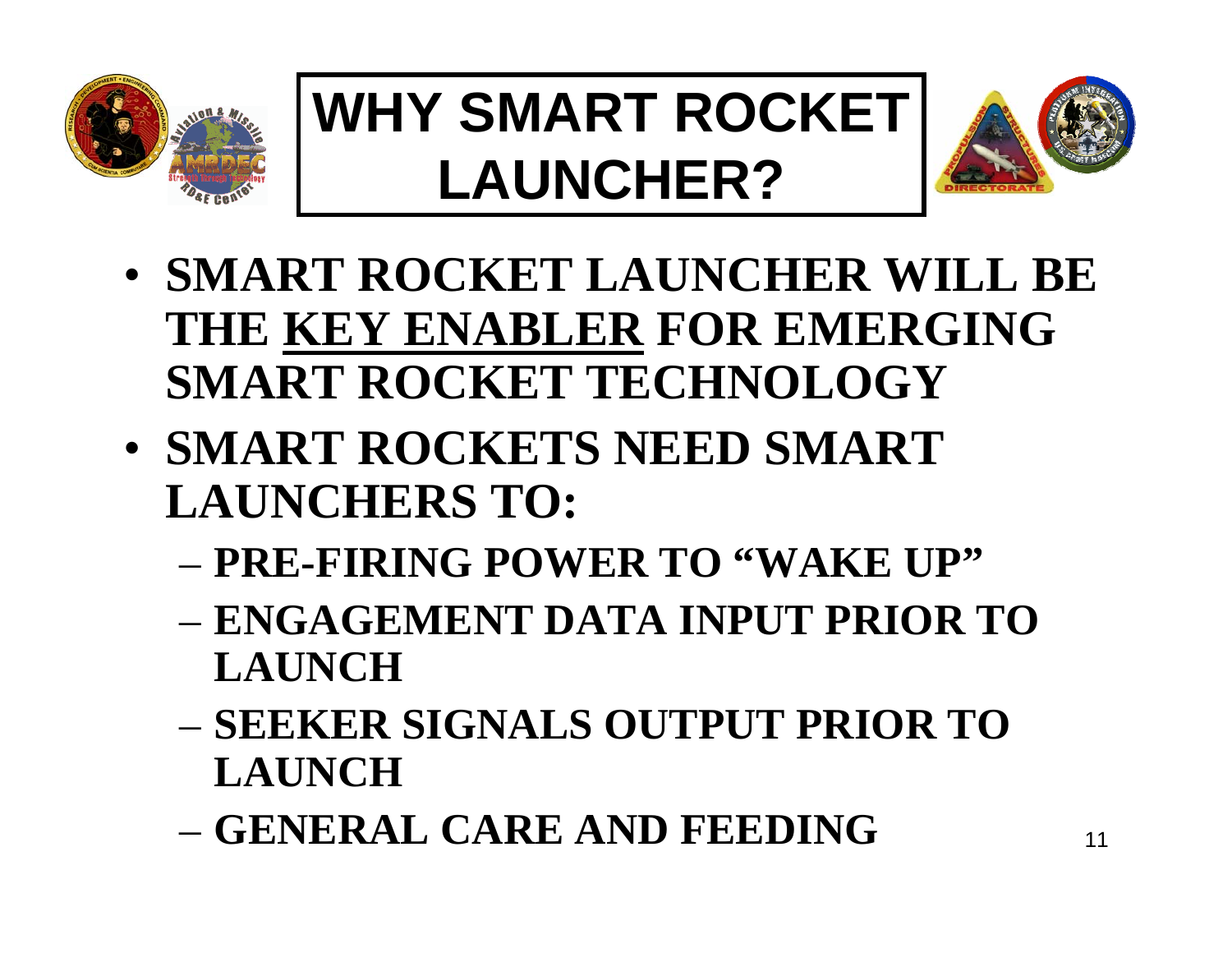![](_page_11_Picture_0.jpeg)

#### **POTENTIAL & EMERGING GUIDANCE SCHEMES**

![](_page_11_Picture_2.jpeg)

- **APKWS – CURRENT ARMY DEVELOPMENT**– **LASER GUIDED**
- **LOGIR – CURRENT NAVY S&T PROGRAM**– **IMAGING IR & INS**
- **RF/IR**
	- **SEAD, SHUT DOWN RADAR UNITS**
- **STINGER-LIKE MISSILE**
	- **AIR-TO-AIR FOR FUTURE THREATS**
- **OPTICALLY GUIDED**
	- **IMAGING IR & VISIBLE**
	- **LOCK-ON BEFORE LAUNCH**
- **GPS/INS GUIDANCE SCHEME** 
	- **CARGO & UNITARY**
	- **MORE "PRECISE AREA" ENGAGEMENTS**
	- **PRESET PATTERNS**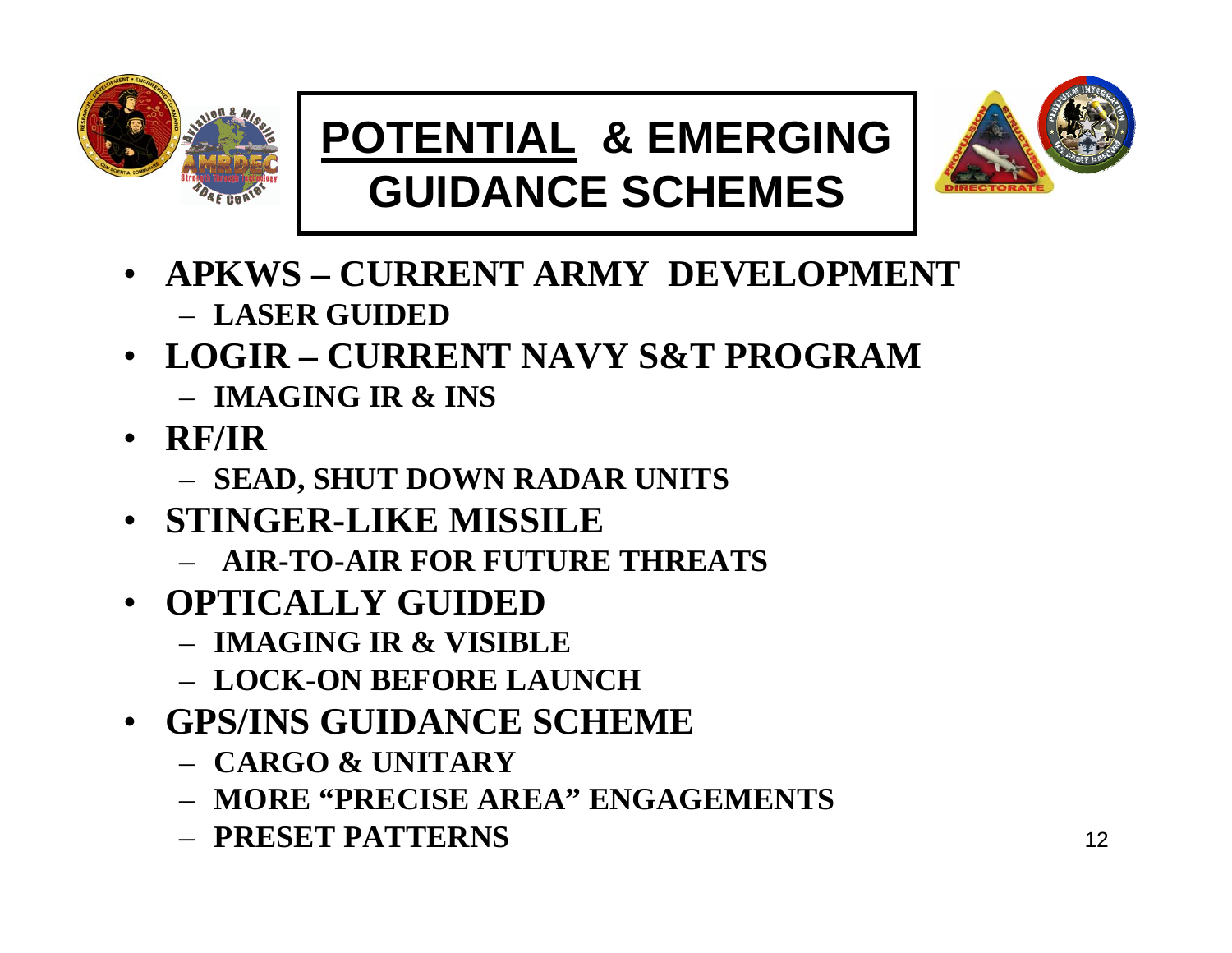![](_page_12_Picture_0.jpeg)

## **EMERGING SYSTEM IMPROVEMENTS**

![](_page_12_Picture_2.jpeg)

- **ROCKET MOTORS**
	- **REDUCE DISPERSION**
	- **MORE IM COMPLIANT**
- **WARHEADS**
	- **MORE IM COMPLIANT**
	- **INCREASED LETHALITY AGAINST APKWS TARGET SET**
- **FUZES**
	- **DUAL SAFETY**
	- **DIGITAL REMOTE SET FUZE**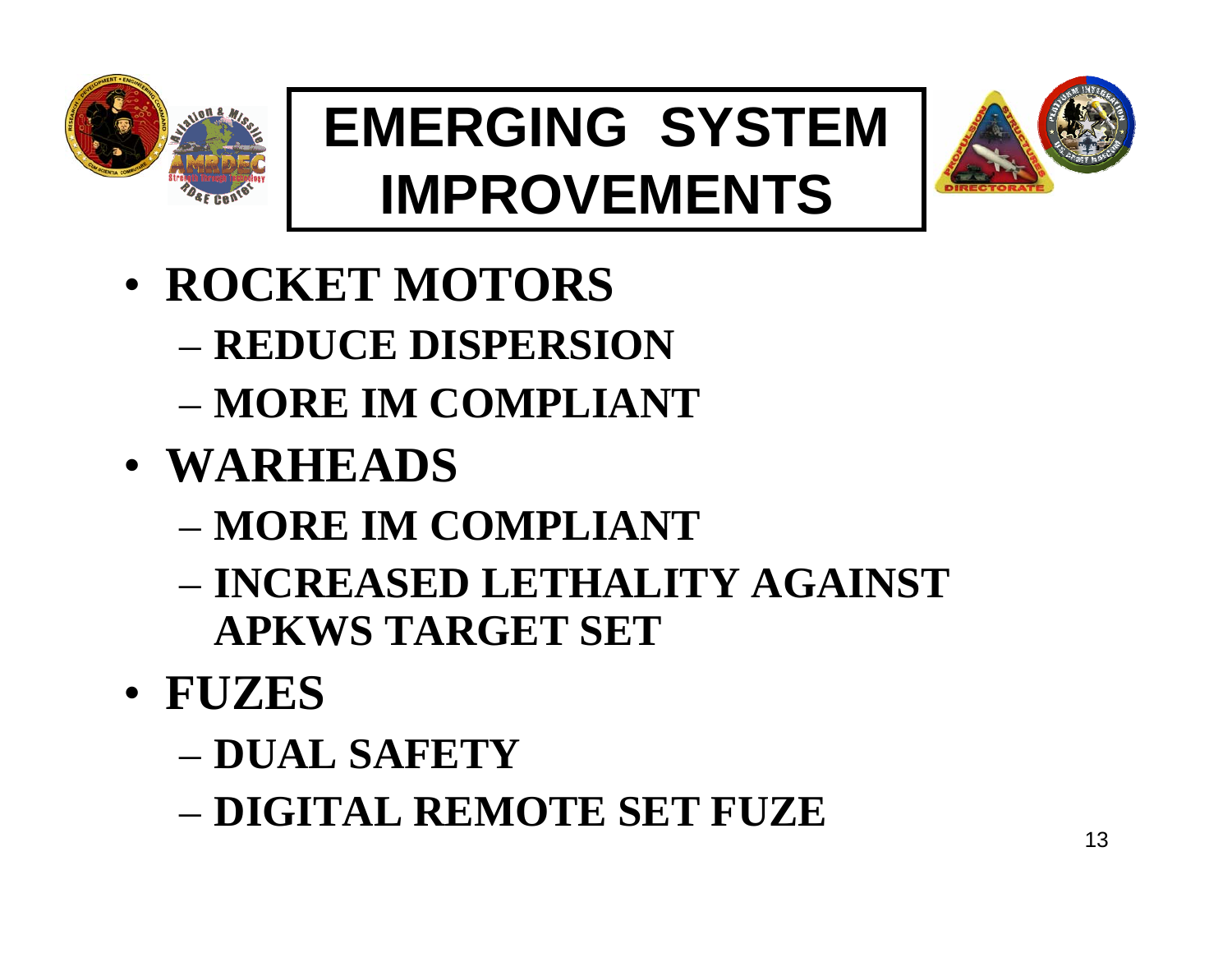![](_page_13_Picture_0.jpeg)

## **POSSIBLE ROCKET APPLICATIONS**

![](_page_13_Picture_2.jpeg)

- **REAL TIME TARGET LOCATION AND DAMAGE ASSESSMENT** 
	- **MINI-UAV**
		- **TUBE LAUNCHED**
		- **SIGNIFICANT DURATION**
	- **MICRO-UAV**
		- **CARRIED IN CARGO WARHEAD**
			- **PARA-FOIL OR REGOLLO WING**
			- **DEPLOYED NEAR TARGET**
			- **PROPELLED OR UNPROPELLED**
		- **SHORT DURATION**
	- **BOTH WOULD BE EXPENDABLE**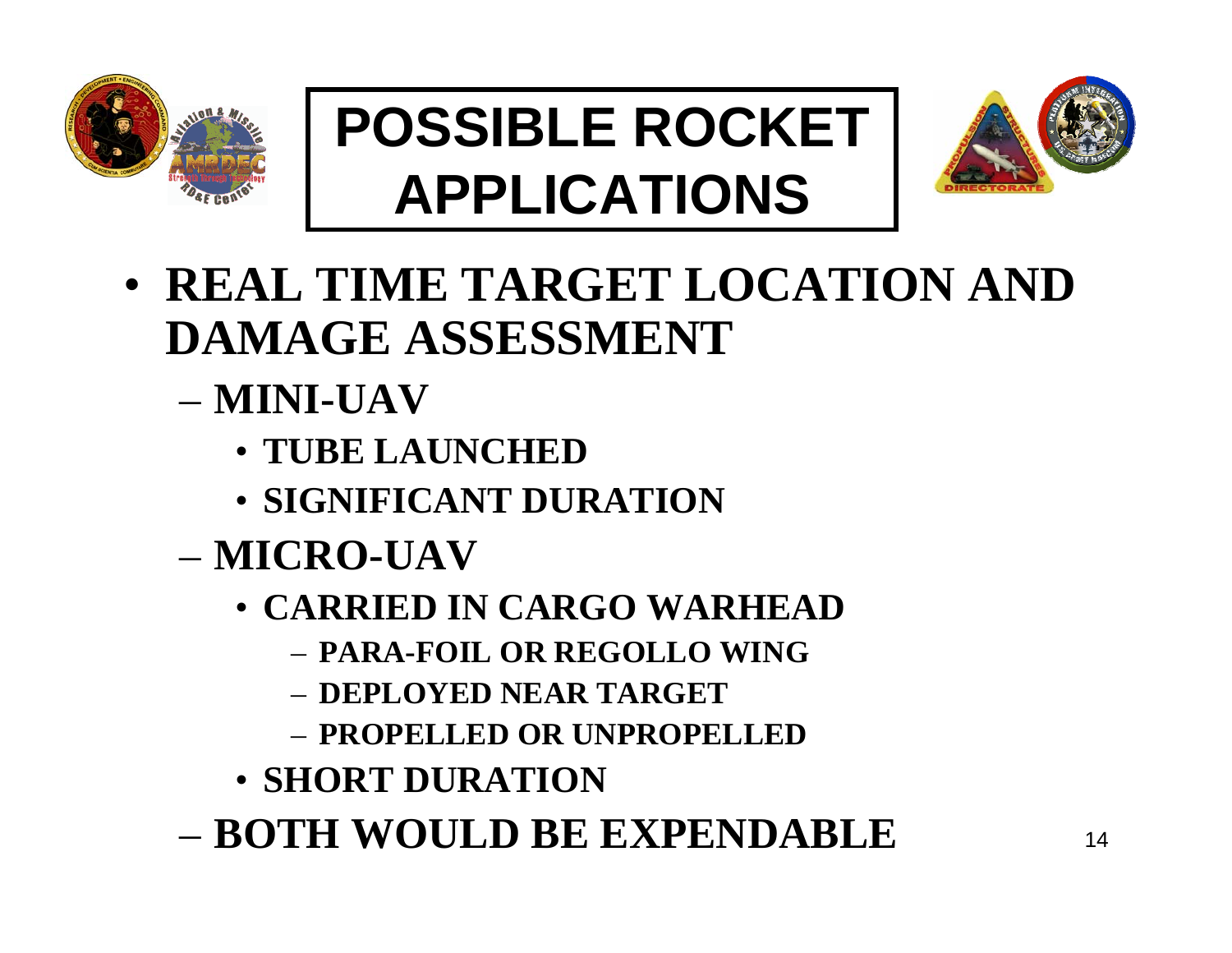![](_page_14_Picture_0.jpeg)

## **MORE POSSIBLE APPLICATIONS**

![](_page_14_Picture_2.jpeg)

- **PLACEMENT OF REMOTE SENSORS**
	- **DEPLOY WITH CARGO WARHEAD CARRIER**
		- **ACOUSTIC**
		- **SEISMIC**
		- **NBC**
		- **OPTICAL**
- **LESS THAN LETHAL** 
	- **TEAR GAS**
- **SMOKE ROCKETS TO FIGHT FOREST FIRES**
	- **DUAL USE TECHNOLOGY**
	- **START BACKFIRE IN REMOTE LOCATIONS**
- **UNMANNED AERIAL VEHICLES**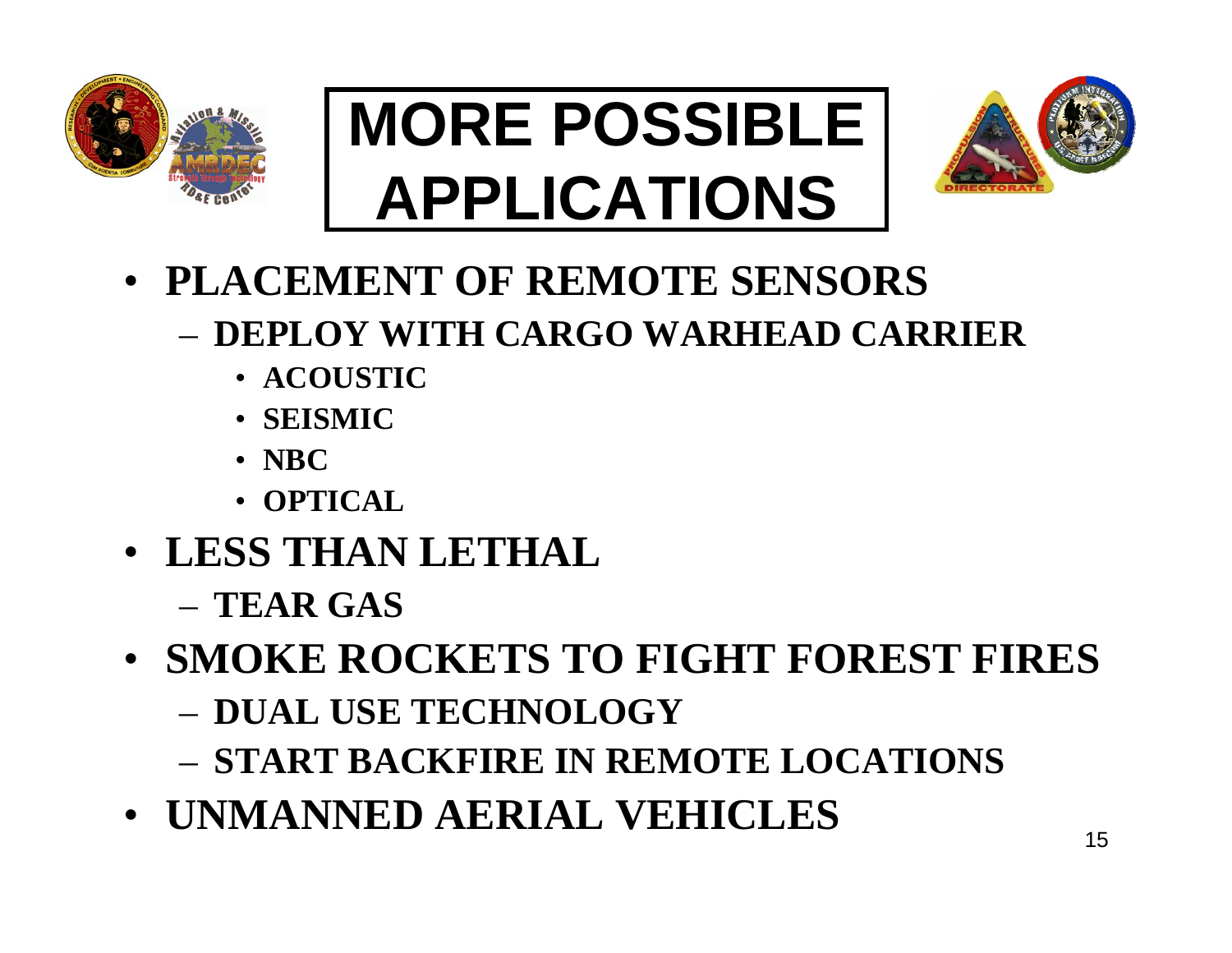![](_page_15_Picture_0.jpeg)

# **GROUND LAUNCH OPTION**

![](_page_15_Picture_2.jpeg)

- **SUPPLEMENT MORTARS** 
	- **INFANTRY FIRE SUPPORT**
- **MOUNT SMART LAUNCHERS IN A TURRET**
	- **76 TO 100 ROCKETS**
	- **UNGUIDED OR SMART**
- **MOUNT TURRET ON MEDIUM VEHICLE** 
	- **HMMWV**
	- **M793 SUSV**
- **SUPERIOR RANGE AND RATE OF FIRE**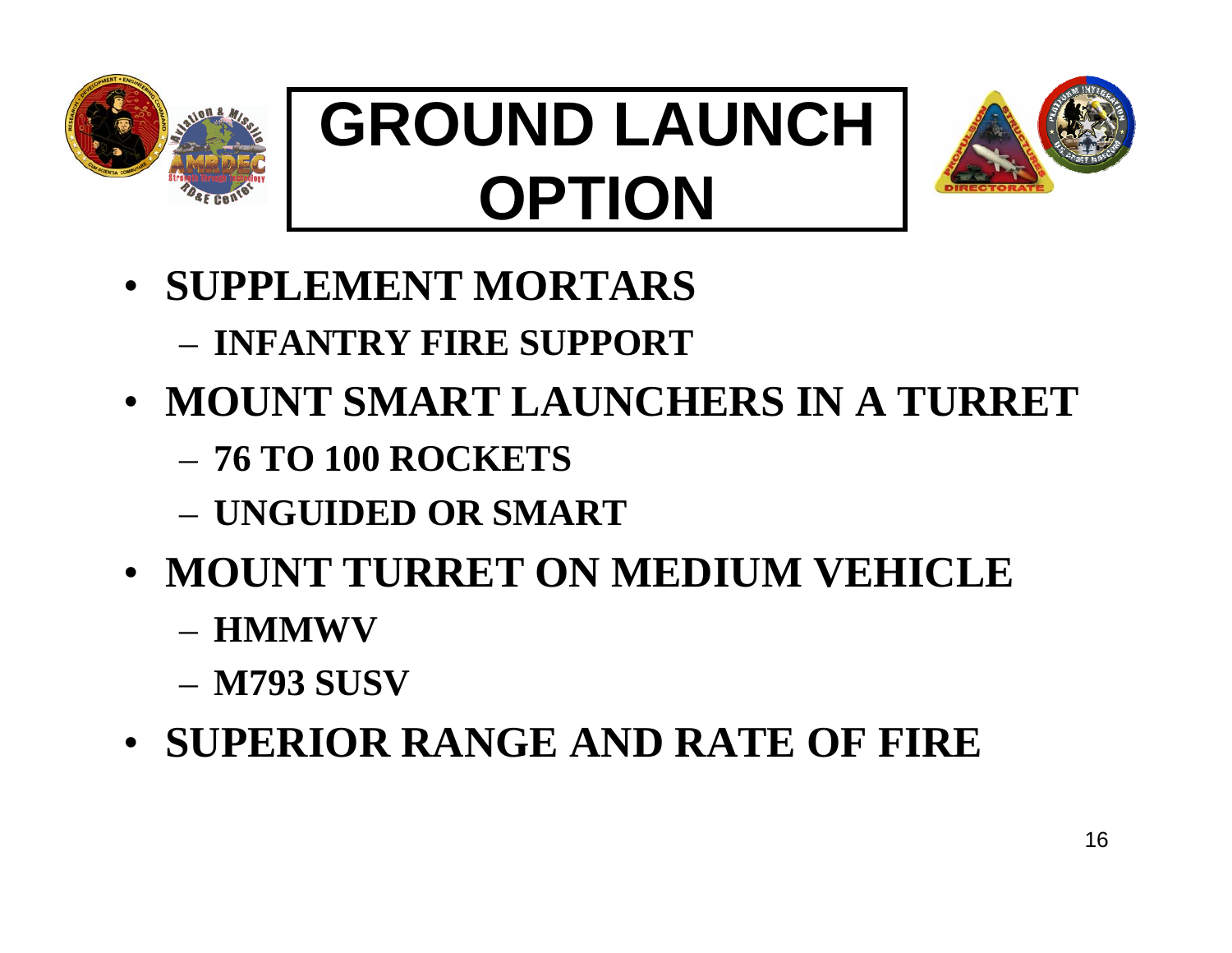![](_page_16_Picture_0.jpeg)

IN SUMMARY

![](_page_16_Picture_2.jpeg)

- **SMART ROCKETS WILL ADD TOOLS TO THE AVIATION WAR FIGHT'S KIT**
- **SMART ROCKET LAUNCHER WILL BE THE KEY ENABLER FOR THE SMART ROCKETS**
- **ROCKET APPLICATIONS ARE LIMITED ONLY BY IMAGINATION**